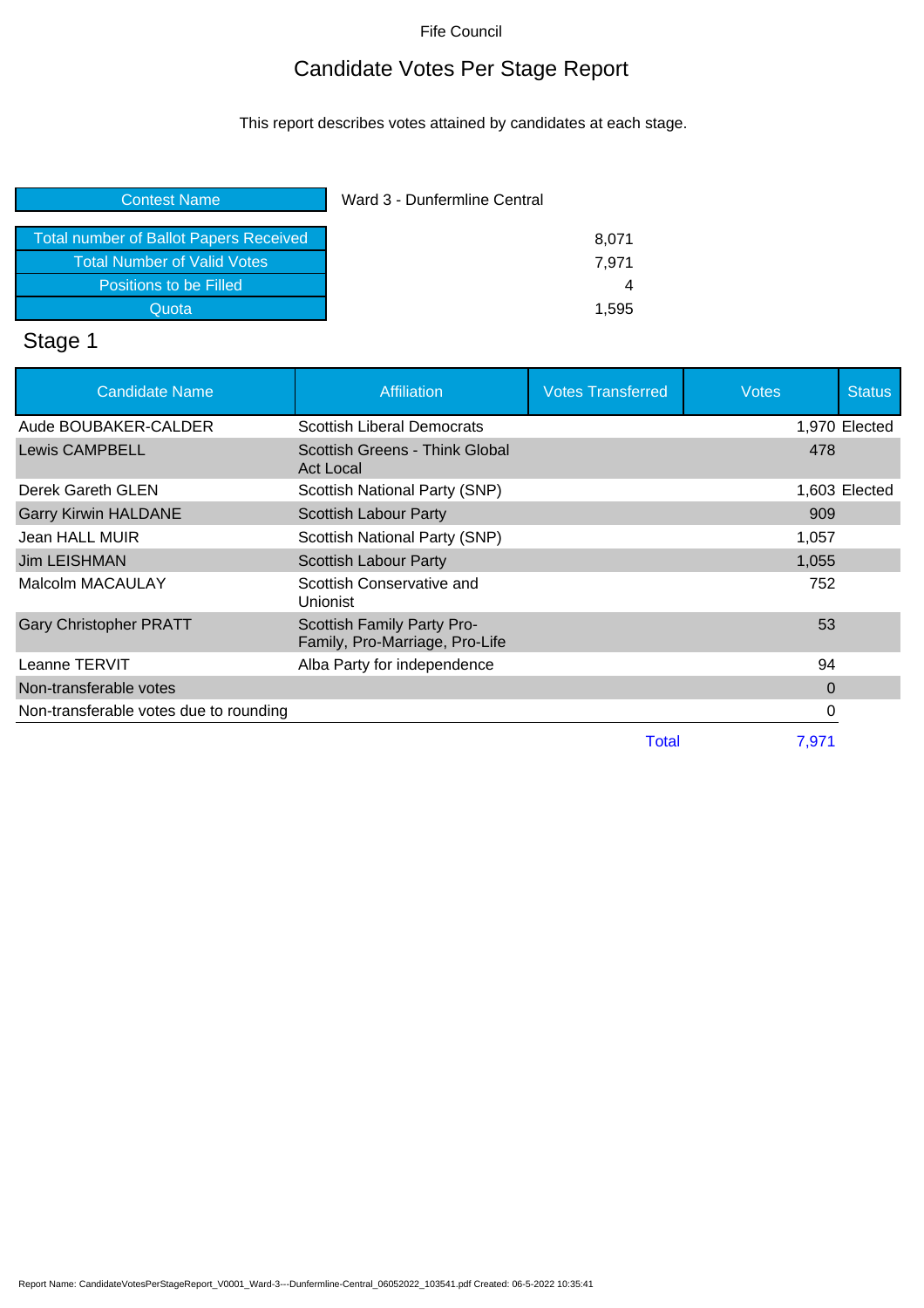## Candidate Votes Per Stage Report

This report describes votes attained by candidates at each stage.

#### Stage 2

# Surplus of Aude BOUBAKER-CALDER 375.00000

| <b>Candidate Name</b>                  | <b>Affiliation</b>                                           | <b>Votes Transferred</b> | <b>Votes</b> | <b>Status</b> |
|----------------------------------------|--------------------------------------------------------------|--------------------------|--------------|---------------|
| Aude BOUBAKER-CALDER                   | <b>Scottish Liberal Democrats</b>                            | $-375.00000$             | 1,595.00000  |               |
| <b>Lewis CAMPBELL</b>                  | Scottish Greens - Think Global<br>Act Local                  | 41.87700                 | 519.87700    |               |
| Derek Gareth GLEN                      | Scottish National Party (SNP)                                | 0.00000                  | 1,603.00000  |               |
| <b>Garry Kirwin HALDANE</b>            | <b>Scottish Labour Party</b>                                 | 68,90670                 | 977.90670    |               |
| Jean HALL MUIR                         | Scottish National Party (SNP)                                | 18.65430                 | 1,075.65430  |               |
| Jim LEISHMAN                           | <b>Scottish Labour Party</b>                                 | 84.51540                 | 1,139.51540  |               |
| Malcolm MACAULAY                       | Scottish Conservative and<br><b>Unionist</b>                 | 89.84520                 | 841.84520    |               |
| <b>Gary Christopher PRATT</b>          | Scottish Family Party Pro-<br>Family, Pro-Marriage, Pro-Life | 3.61665                  | 56.61665     |               |
| Leanne TERVIT                          | Alba Party for independence                                  | 1.14210                  | 95.14210     |               |
| Non-transferable votes                 |                                                              | 66.43215                 | 66.43215     |               |
| Non-transferable votes due to rounding |                                                              | 0.01050                  | 0.01050      |               |
|                                        |                                                              | Total                    | 7,971.00000  |               |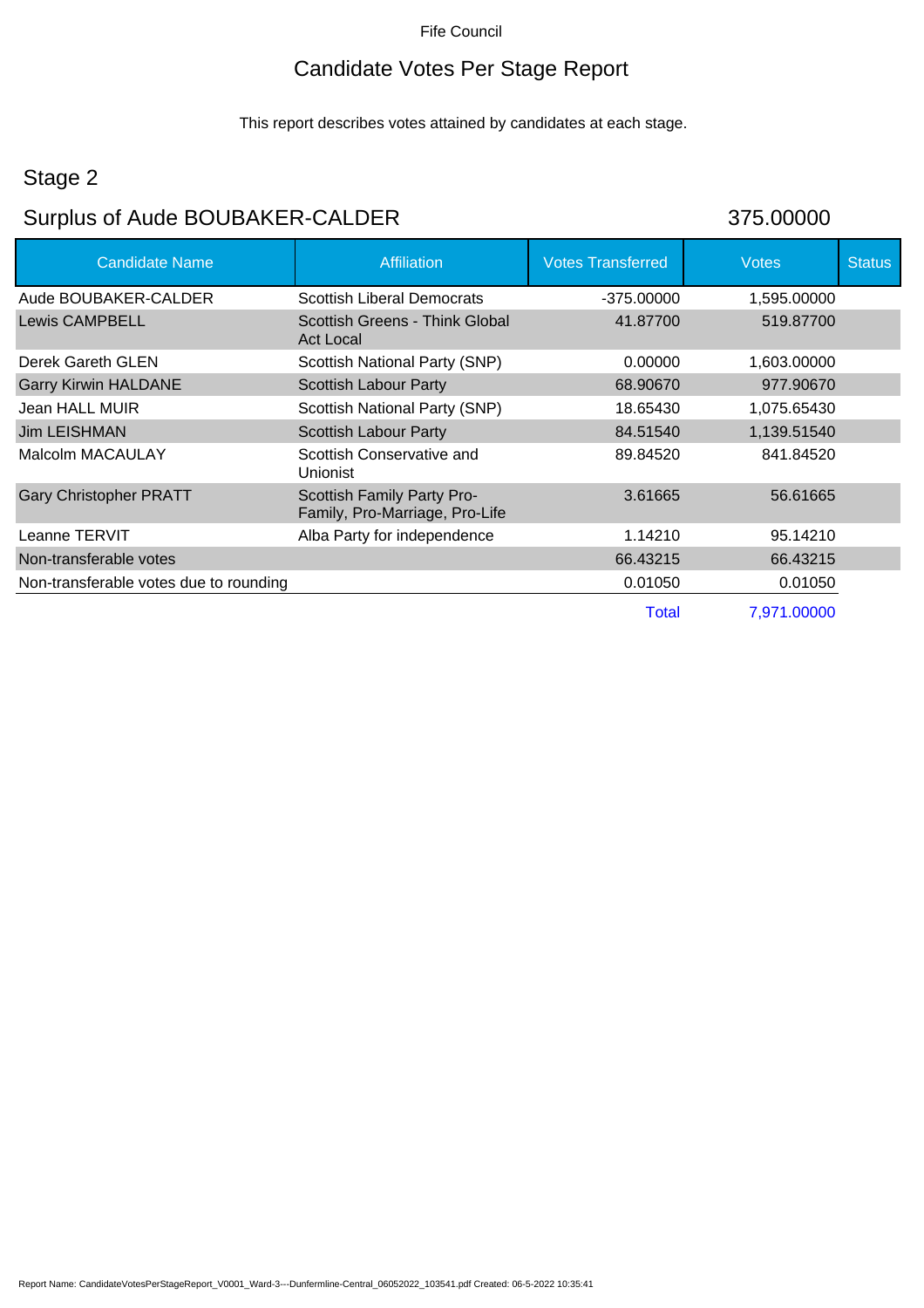## Candidate Votes Per Stage Report

This report describes votes attained by candidates at each stage.

## Stage 3

# Surplus of Derek Gareth GLEN 8.00000

| <b>Candidate Name</b>                  | <b>Affiliation</b>                                           | <b>Votes Transferred</b> | <b>Votes</b> | <b>Status</b> |
|----------------------------------------|--------------------------------------------------------------|--------------------------|--------------|---------------|
| Aude BOUBAKER-CALDER                   | <b>Scottish Liberal Democrats</b>                            | 0.00000                  | 1,595.00000  |               |
| <b>Lewis CAMPBELL</b>                  | Scottish Greens - Think Global<br>Act Local                  | 0.66367                  | 520.54067    |               |
| Derek Gareth GLEN                      | Scottish National Party (SNP)                                | $-8.00000$               | 1,595.00000  |               |
| <b>Garry Kirwin HALDANE</b>            | <b>Scottish Labour Party</b>                                 | 0.28942                  | 978.19612    |               |
| Jean HALL MUIR                         | Scottish National Party (SNP)                                | 6.26744                  | 1,081.92174  |               |
| <b>Jim LEISHMAN</b>                    | <b>Scottish Labour Party</b>                                 | 0.37425                  | 1,139.88965  |               |
| Malcolm MACAULAY                       | Scottish Conservative and<br>Unionist                        | 0.02495                  | 841.87015    |               |
| <b>Gary Christopher PRATT</b>          | Scottish Family Party Pro-<br>Family, Pro-Marriage, Pro-Life | 0.03493                  | 56.65158     |               |
| Leanne TERVIT                          | Alba Party for independence                                  | 0.06986                  | 95.21196     |               |
| Non-transferable votes                 |                                                              | 0.27445                  | 66.71710     |               |
| Non-transferable votes due to rounding |                                                              | 0.00103                  | 0.00103      |               |
|                                        |                                                              | Total                    | 7,971.00000  |               |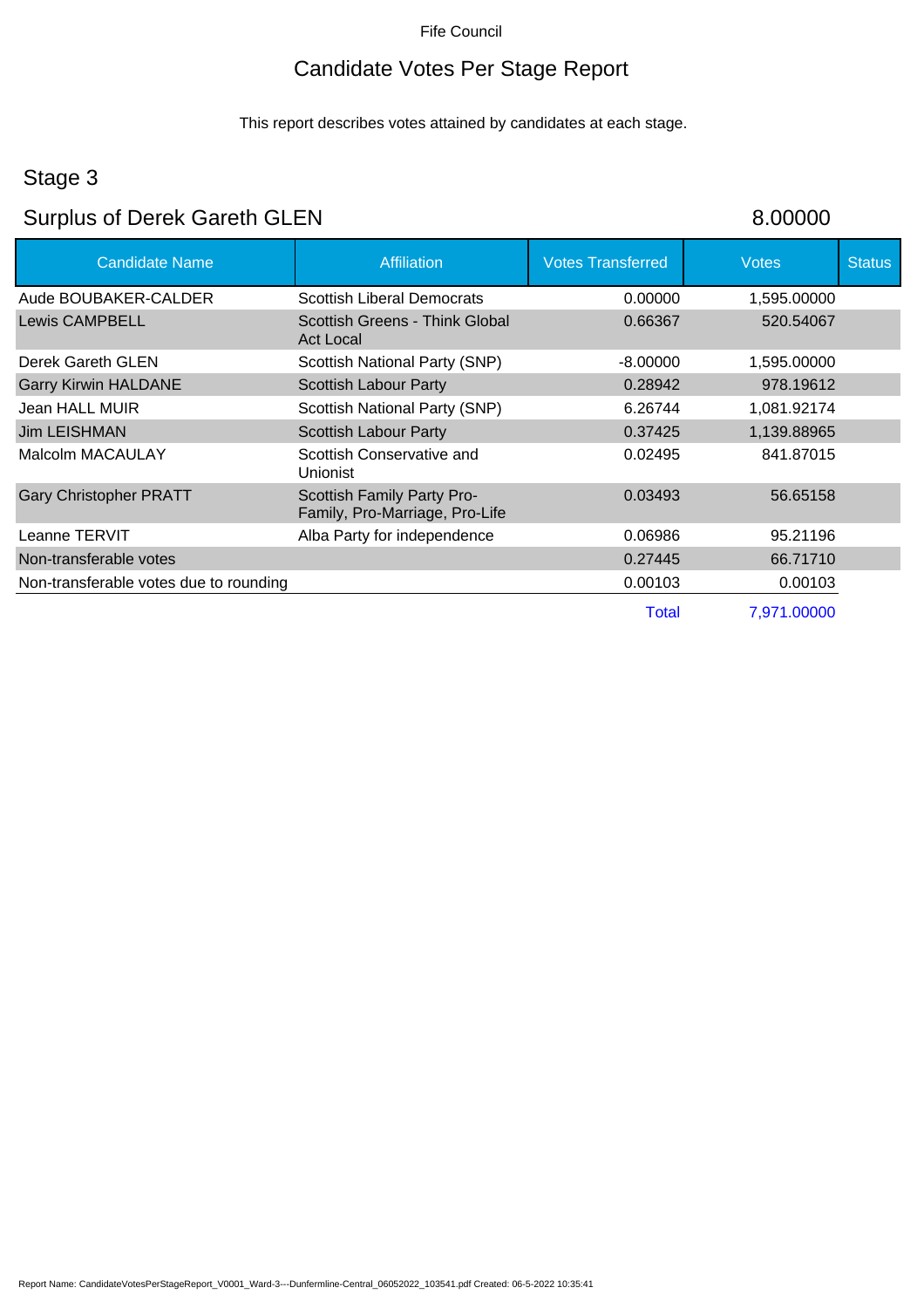## Candidate Votes Per Stage Report

This report describes votes attained by candidates at each stage.

#### Stage 4

## Exclusion of Gary Christopher PRATT 56.65158

| <b>Candidate Name</b>                  | <b>Affiliation</b>                                           | <b>Votes Transferred</b> | <b>Votes</b> | <b>Status</b> |
|----------------------------------------|--------------------------------------------------------------|--------------------------|--------------|---------------|
| Aude BOUBAKER-CALDER                   | <b>Scottish Liberal Democrats</b>                            | 0.00000                  | 1,595.00000  |               |
| <b>Lewis CAMPBELL</b>                  | Scottish Greens - Think Global<br><b>Act Local</b>           | 6.39068                  | 526.93135    |               |
| Derek Gareth GLEN                      | <b>Scottish National Party (SNP)</b>                         | 0.00000                  | 1,595.00000  |               |
| <b>Garry Kirwin HALDANE</b>            | Scottish Labour Party                                        | 5.19035                  | 983.38647    |               |
| Jean HALL MUIR                         | Scottish National Party (SNP)                                | 0.00998                  | 1,081.93172  |               |
| Jim LEISHMAN                           | <b>Scottish Labour Party</b>                                 | 15.76639                 | 1,155.65604  |               |
| Malcolm MACAULAY                       | Scottish Conservative and<br><b>Unionist</b>                 | 14.19035                 | 856.06050    |               |
| <b>Gary Christopher PRATT</b>          | Scottish Family Party Pro-<br>Family, Pro-Marriage, Pro-Life | $-56.65158$              | 0.00000      |               |
| Leanne TERVIT                          | Alba Party for independence                                  | 5.76639                  | 100.97835    |               |
| Non-transferable votes                 |                                                              | 9.33744                  | 76.05557     |               |
| Non-transferable votes due to rounding |                                                              | 0.00000                  | 0.00000      |               |
|                                        |                                                              | Total                    | 7,971.00000  |               |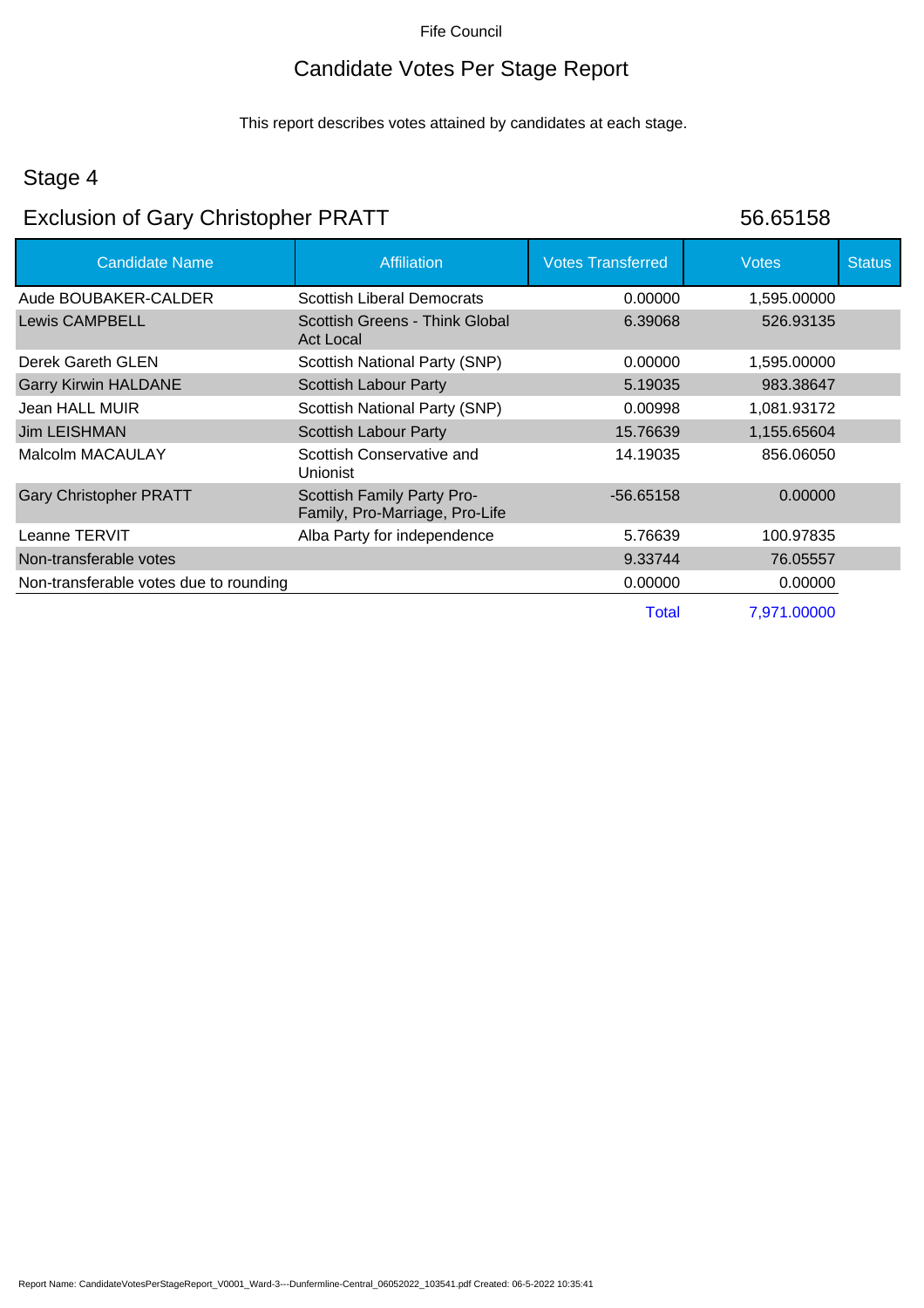## Candidate Votes Per Stage Report

This report describes votes attained by candidates at each stage.

## Stage 5

#### Exclusion of Leanne TERVIT 100.97835

| <b>Candidate Name</b>                  | Affiliation                                                  | <b>Votes Transferred</b> | <b>Votes</b> | <b>Status</b> |
|----------------------------------------|--------------------------------------------------------------|--------------------------|--------------|---------------|
| Aude BOUBAKER-CALDER                   | <b>Scottish Liberal Democrats</b>                            | 0.00000                  | 1,595.00000  |               |
| <b>Lewis CAMPBELL</b>                  | Scottish Greens - Think Global<br><b>Act Local</b>           | 11.20033                 | 538.13168    |               |
| Derek Gareth GLEN                      | Scottish National Party (SNP)                                | 0.00000                  | 1,595.00000  |               |
| <b>Garry Kirwin HALDANE</b>            | <b>Scottish Labour Party</b>                                 | 9.00000                  | 992.38647    |               |
| Jean HALL MUIR                         | Scottish National Party (SNP)                                | 37.60099                 | 1,119.53271  |               |
| Jim LEISHMAN                           | <b>Scottish Labour Party</b>                                 | 15.58103                 | 1,171.23707  |               |
| Malcolm MACAULAY                       | Scottish Conservative and<br>Unionist                        | 5.19035                  | 861.25085    |               |
| <b>Gary Christopher PRATT</b>          | Scottish Family Party Pro-<br>Family, Pro-Marriage, Pro-Life | 0.00000                  | 0.00000      |               |
| Leanne TERVIT                          | Alba Party for independence                                  | -100.97835               | 0.00000      |               |
| Non-transferable votes                 |                                                              | 22.40565                 | 98.46122     |               |
| Non-transferable votes due to rounding |                                                              | 0.00000                  | 0.00000      |               |
|                                        |                                                              | <b>Total</b>             | 7,971.00000  |               |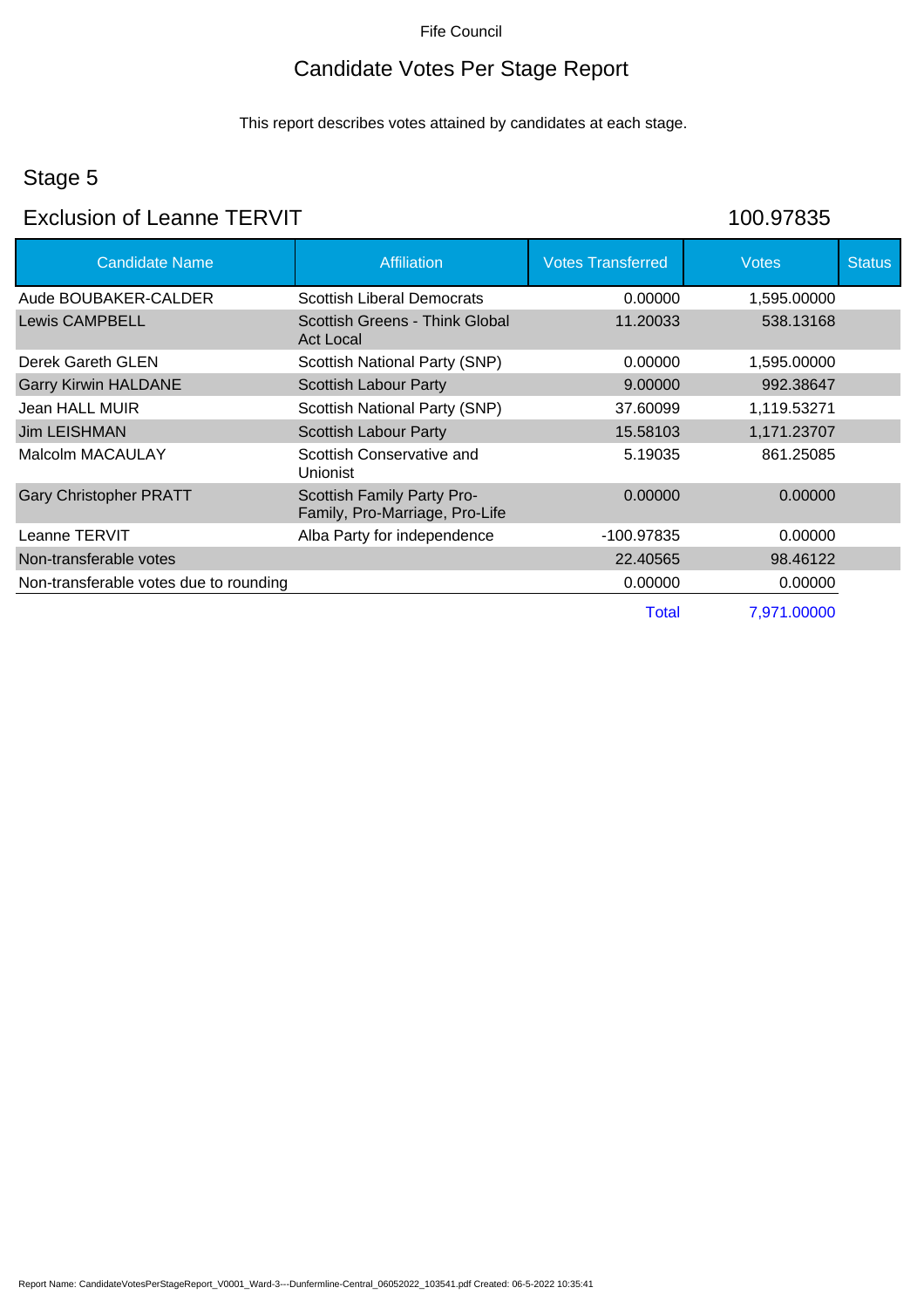## Candidate Votes Per Stage Report

This report describes votes attained by candidates at each stage.

## Stage 6

#### Exclusion of Lewis CAMPBELL 64 and 538.13168

| <b>Candidate Name</b>                  | <b>Affiliation</b>                                           | <b>Votes Transferred</b> | <b>Votes</b> | <b>Status</b> |
|----------------------------------------|--------------------------------------------------------------|--------------------------|--------------|---------------|
| Aude BOUBAKER-CALDER                   | <b>Scottish Liberal Democrats</b>                            | 0.00000                  | 1,595.00000  |               |
| <b>Lewis CAMPBELL</b>                  | Scottish Greens - Think Global<br><b>Act Local</b>           | -538.13168               | 0.00000      |               |
| Derek Gareth GLEN                      | Scottish National Party (SNP)                                | 0.00000                  | 1,595.00000  |               |
| <b>Garry Kirwin HALDANE</b>            | <b>Scottish Labour Party</b>                                 | 64.54744                 | 1,056.93391  |               |
| Jean HALL MUIR                         | Scottish National Party (SNP)                                | 268.60421                | 1,388.13692  |               |
| Jim LEISHMAN                           | <b>Scottish Labour Party</b>                                 | 71.97570                 | 1,243.21277  |               |
| Malcolm MACAULAY                       | Scottish Conservative and<br><b>Unionist</b>                 | 17.66989                 | 878.92074    |               |
| <b>Gary Christopher PRATT</b>          | Scottish Family Party Pro-<br>Family, Pro-Marriage, Pro-Life | 0.00000                  | 0.00000      |               |
| Leanne TERVIT                          | Alba Party for independence                                  | 0.00000                  | 0.00000      |               |
| Non-transferable votes                 |                                                              | 115.33444                | 213.79566    |               |
| Non-transferable votes due to rounding |                                                              | 0.00000                  | 0.00000      |               |
|                                        |                                                              | <b>Total</b>             | 7,971.00000  |               |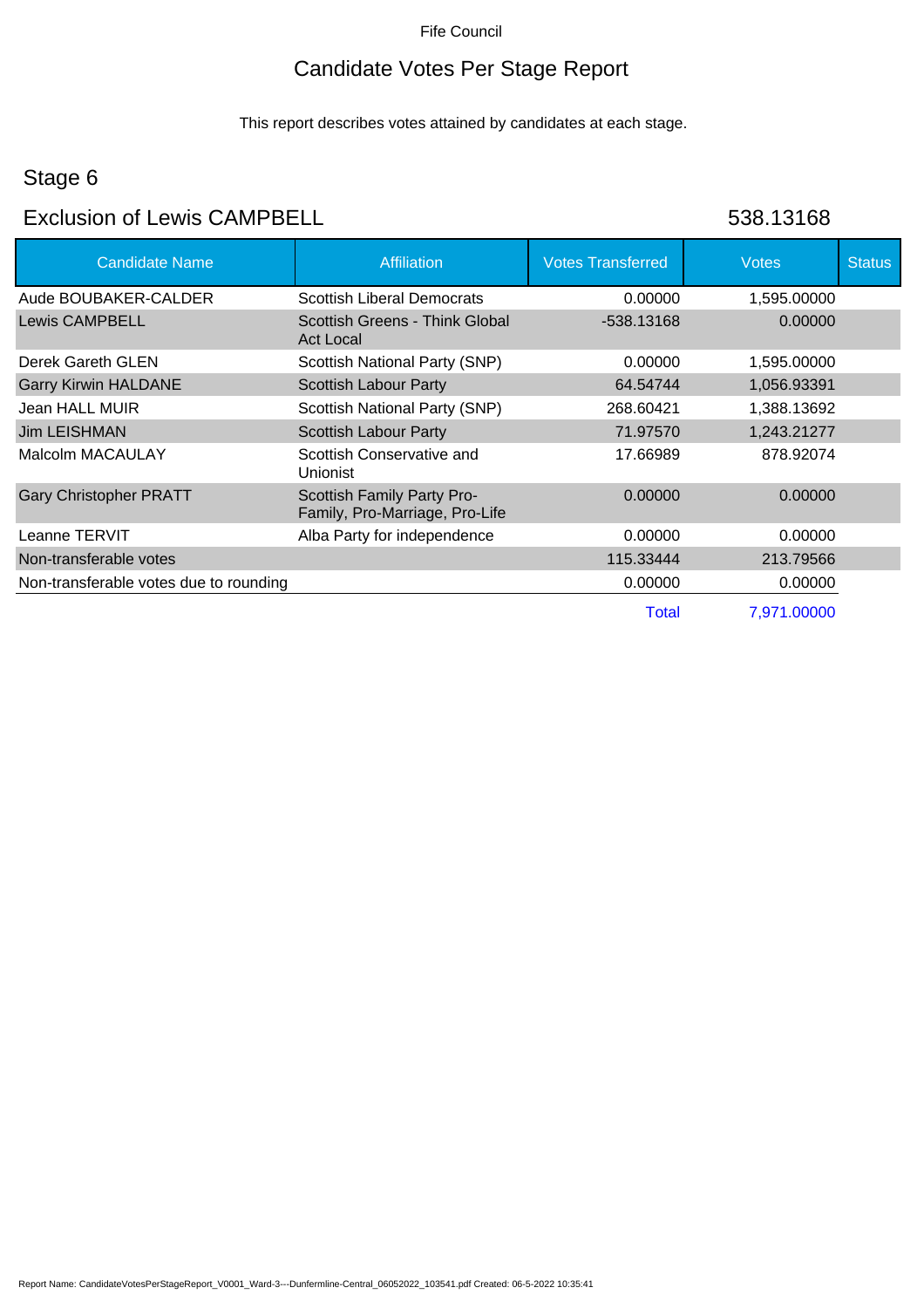## Candidate Votes Per Stage Report

This report describes votes attained by candidates at each stage.

## Stage 7

# Exclusion of Malcolm MACAULAY 878.92074

| <b>Candidate Name</b>                  | <b>Affiliation</b>                                           | <b>Votes Transferred</b> | <b>Votes</b> | <b>Status</b> |
|----------------------------------------|--------------------------------------------------------------|--------------------------|--------------|---------------|
| Aude BOUBAKER-CALDER                   | <b>Scottish Liberal Democrats</b>                            | 0.00000                  | 1,595.00000  |               |
| <b>Lewis CAMPBELL</b>                  | Scottish Greens - Think Global<br><b>Act Local</b>           | 0.00000                  | 0.00000      |               |
| Derek Gareth GLEN                      | Scottish National Party (SNP)                                | 0.00000                  | 1,595.00000  |               |
| <b>Garry Kirwin HALDANE</b>            | Scottish Labour Party                                        | 159.13384                | 1,216.06775  |               |
| Jean HALL MUIR                         | Scottish National Party (SNP)                                | 17.52779                 | 1,405.66471  |               |
| Jim LEISHMAN                           | <b>Scottish Labour Party</b>                                 | 230.13353                | 1,473.34630  |               |
| Malcolm MACAULAY                       | Scottish Conservative and<br>Unionist                        | -878.92074               | 0.00000      |               |
| <b>Gary Christopher PRATT</b>          | Scottish Family Party Pro-<br>Family, Pro-Marriage, Pro-Life | 0.00000                  | 0.00000      |               |
| Leanne TERVIT                          | Alba Party for independence                                  | 0.00000                  | 0.00000      |               |
| Non-transferable votes                 |                                                              | 472.12558                | 685.92124    |               |
| Non-transferable votes due to rounding |                                                              | 0.00000                  | 0.00000      |               |
|                                        |                                                              | Total                    | 7,971.00000  |               |